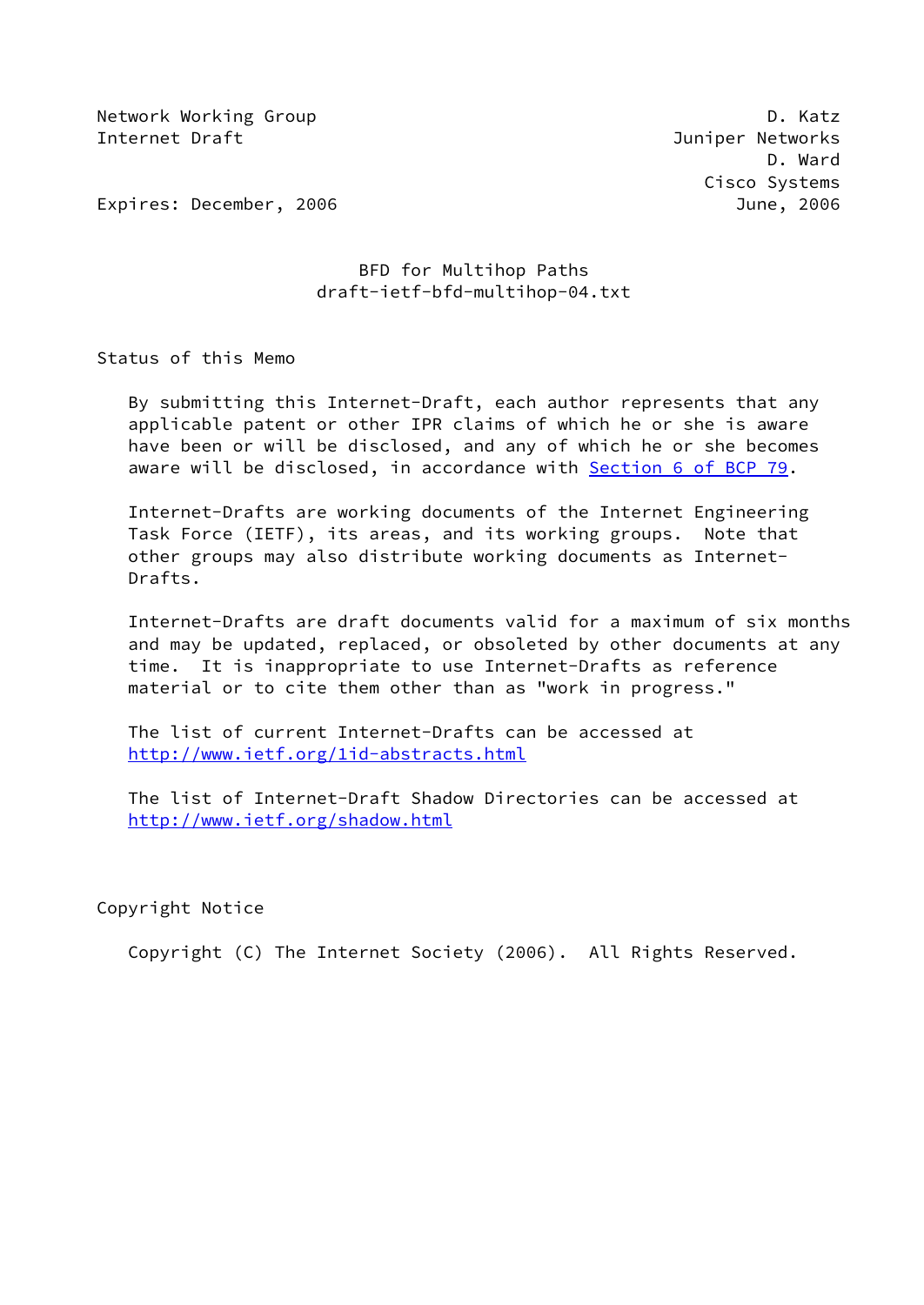| Internet Draft | BFD for Multihop Paths | June, 2006 |  |
|----------------|------------------------|------------|--|
|                |                        |            |  |

### Abstract

 This document describes the use of the Bidirectional Forwarding Detection protocol (BFD) over multihop paths, including unidirectional links.

Conventions used in this document

 The key words "MUST", "MUST NOT", "REQUIRED", "SHALL", "SHALL NOT", "SHOULD", "SHOULD NOT", "RECOMMENDED", "MAY", and "OPTIONAL" in this document are to be interpreted as described in [RFC-2119](https://datatracker.ietf.org/doc/pdf/rfc2119) [KEYWORDS].

### <span id="page-1-0"></span>[1](#page-1-0). Introduction

The Bidirectional Forwarding Detection ([BFD](#page-4-0)) protocol [BFD] defines a method for liveness detection of arbitrary paths between systems. The BFD one-hop specification [[BFD-1HOP\]](#page-2-0) describes how to use BFD across single hops of IPv4 and IPv6.

 BFD can also be useful on arbitrary paths between systems, which may span multiple network hops and follow unpredictable paths. Furthermore, a pair of systems may have multiple paths between them that may overlap. This document describes methods for using BFD in such scenarios.

## <span id="page-1-1"></span>[2](#page-1-1). Issues

 There are two primary issues in the use of BFD for multihop paths. The first is security and spoofing; [\[BFD-1HOP](#page-2-0)] describes a lightweight method of avoiding spoofing by requiring a TTL/hop limit of 255 on both transmit and receive, but this obviously does not work across multiple hops. The utilization of BFD authentication addresses this issue.

 The more subtle issue is that of demultiplexing multiple BFD sessions between the same pair of systems to the proper BFD session. particular, the first BFD packet received for a session may carry a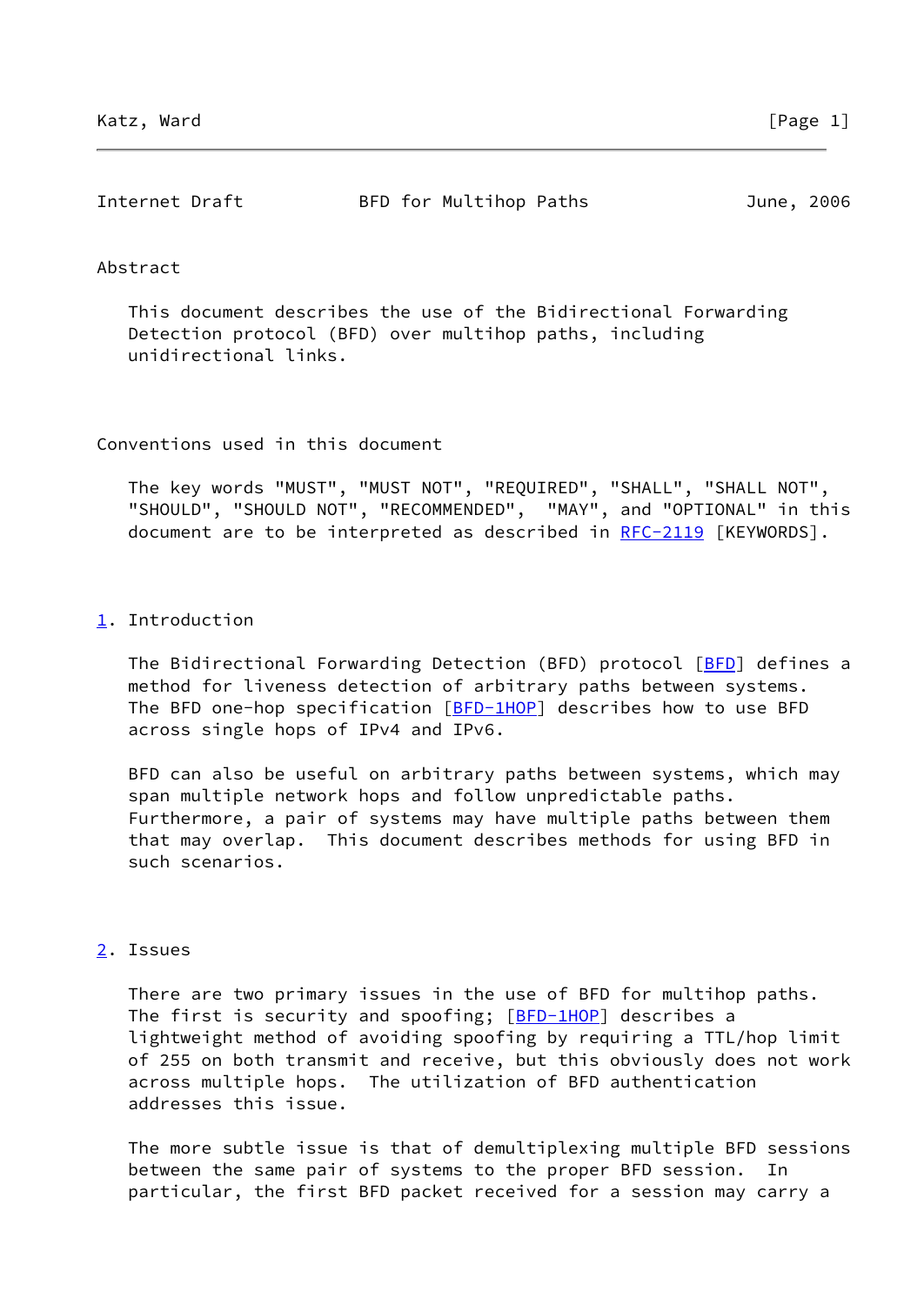Your Discriminator value of zero, resulting in ambiguity as to which session the packet should be associated. Once the discriminator values have been exchanged, all further packets are demultiplexed to the proper BFD session solely by the contents of the Your Discriminator field.

Katz, Ward [Page 2]

Internet Draft BFD for Multihop Paths June, 2006

<span id="page-2-0"></span> [BFD-1HOP] addresses this by requiring that multiple sessions traverse independent physical or logical links--the first packet is demultiplexed based on the link over which it was received. In the more general case, this scheme cannot work, as two paths over which BFD is running may overlap to an arbitrary degree (including the first and/or last hop.)

<span id="page-2-1"></span>[3](#page-2-1). Demultiplexing Packets

 There are a number of possibilities for addressing the demultiplexing issue which may be used, depending on the application.

## <span id="page-2-2"></span>[3.1](#page-2-2). Totally Arbitrary Paths

 It may be desired to use BFD for liveness detection over paths for which no part of the route is known (or if known, may not be stable.) A straightforward approach to this problem is to limit BFD deployment to a single session between a source/destination address pair. Multiple sessions between the same pair of systems must have at least one endpoint address distinct from one another.

 In this scenario, the initial packet is demultiplexed to the appropriate BFD session based on the source/destination address pair when Your Discriminator is set to zero.

 This approach is appropriate for general connectivity detection between systems over routed paths, and is also useful for OSPF Virtual Links [[OSPFv2](#page-5-0)] [\[OSPFv3](#page-5-1)].

# <span id="page-2-3"></span>[3.2](#page-2-3). Out-of-band Discriminator Signalling

Another approach to the demultiplexing problem is to signal the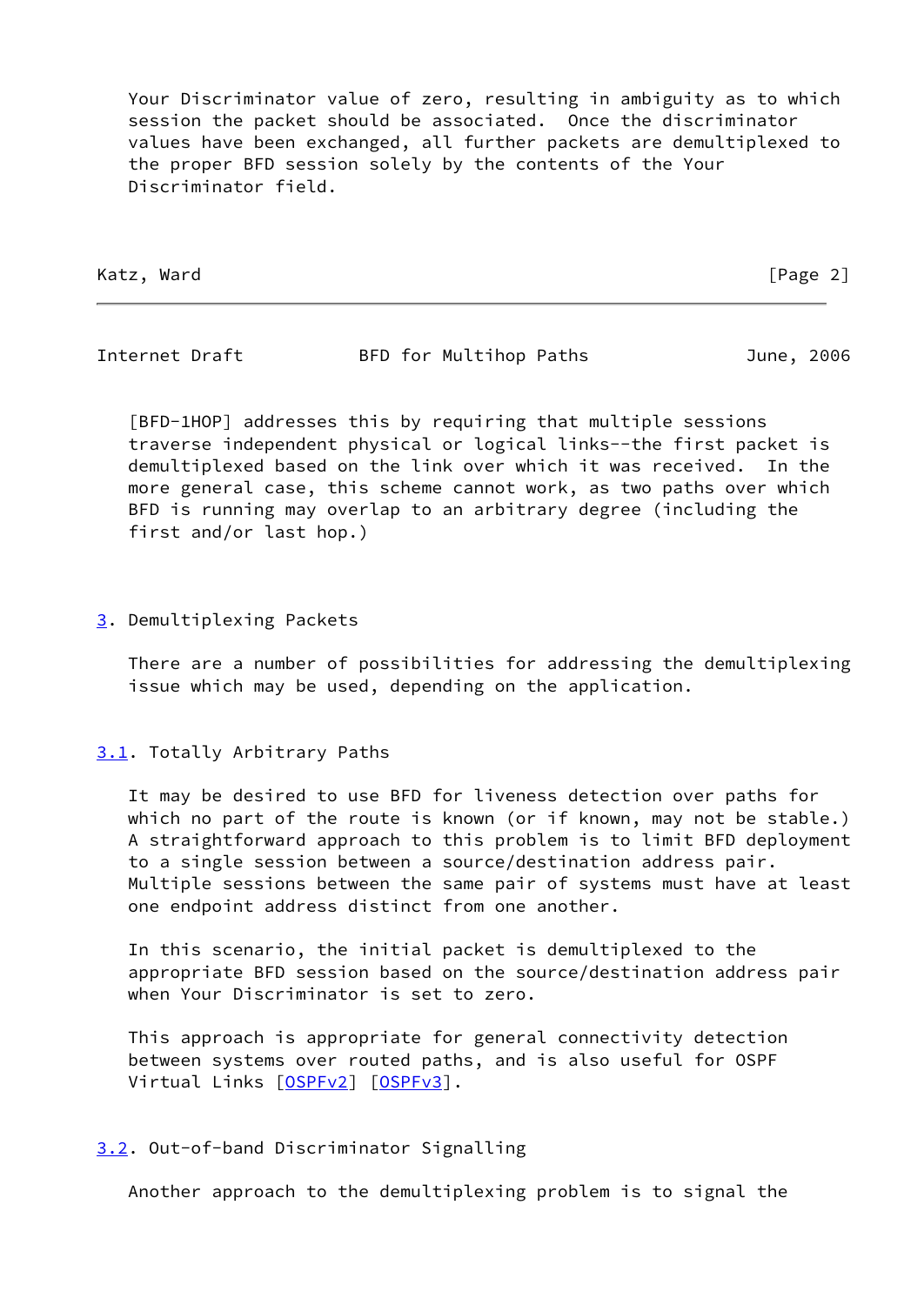discriminator values in each direction through an out-of-band mechanism prior to establishing the BFD session. Once learned, the discriminators are sent as usual in the BFD Control packets; no packets with Your Discriminator set to zero are ever sent. This method is used by the BFD MPLS specification [\[BFD-MPLS](#page-4-1)].

 This approach is advantageous because it allows BFD to be directed by other system components that have knowledge of the paths in use, and from BFD's perspective it is very simple.

 The disadvantage is that it requires at least some level of BFD specific knowledge in parts of the system outside of BFD.

Katz, Ward [Page 3]

Internet Draft BFD for Multihop Paths June, 2006

# <span id="page-3-0"></span>[3.3](#page-3-0). Unidirectional Links

 Unidirectional links are classified as multihop paths because the return path (which must exist at some level in order to make the link useful) may be arbitrary, and the return paths for BFD sessions protecting parallel unidirectional links may overlap or even be identical. (If two unidirection links, one in each direction, are to carry a single BFD session, this can be done using the single-hop approach.)

 Either of the two methods outlined earlier may be used in the Unidirectional link case, but a more general solution can be done strictly within BFD and without addressing limitations.

 The approach is similar to the one-hop specification, since the unidirectional link is a single hop. Let's define the two systems as the Unidirectional Sender and the Unidirectional Receiver. In this approach the Unidirectional Sender MUST operate in the Active role (as defined in the base BFD specification), and the Unidirectional Receiver MUST operate in the Passive role.

 In the Passive role, by definition, the Unidirectional Receiver does not transmit any BFD Control packets until it learns the discriminator value in use by the other system (upon receipt of the first BFD Control packet.) The Unidirectional Receiver demultiplexes the first packet to the proper BFD session based on the physical or logical link over which was received. This allows the receiver to learn the remote discriminator value, which it then echoes back to the sender in its own (arbitrarily routed) BFD Control packet, after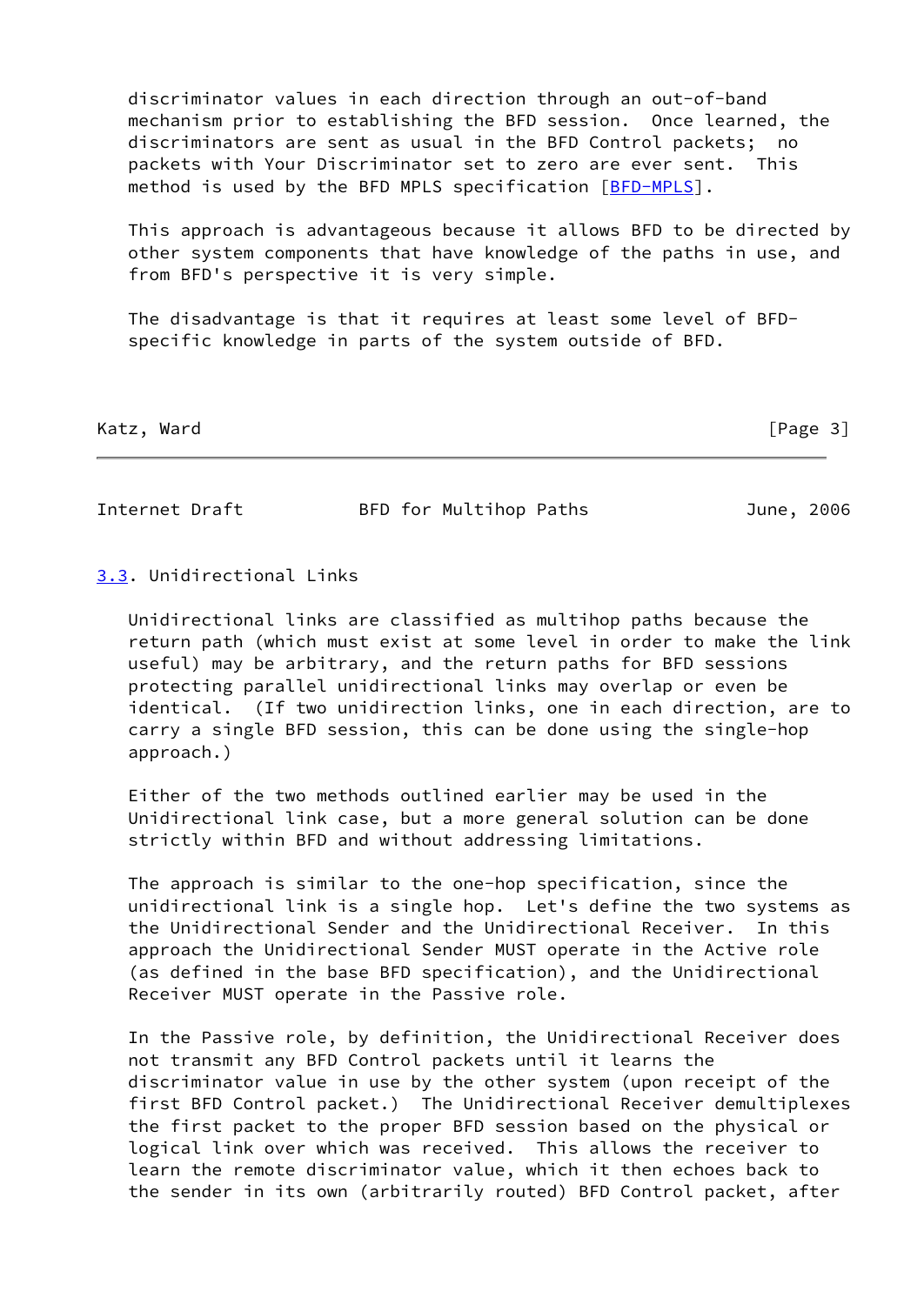which time all packets are demultiplexed solely by discriminator.

# <span id="page-4-2"></span>[4](#page-4-2). Encapsulation

 The encapsulation of BFD Control packets for multihop application in IPv4 and IPv6 is identical to that defined in  $[BFD-1HOP]$  $[BFD-1HOP]$ , except that the UDP destination port MUST have a value of 4784. This can aid in the demultiplexing and internal routing of incoming BFD packets.

Katz, Ward [Page 4]

## Internet Draft BFD for Multihop Paths June, 2006

## <span id="page-4-3"></span>[5](#page-4-3). Authentication

 By their nature, multihop paths expose BFD to spoofing. Implementations of BFD SHOULD utilize authentication over multihop paths to help mitigate denial-of-service attacks.

## Normative References

- <span id="page-4-0"></span> [BFD] Katz, D., and Ward, D., "Bidirectional Forwarding Detection", [draft-ietf-bfd-base-05.txt,](https://datatracker.ietf.org/doc/pdf/draft-ietf-bfd-base-05.txt) June, 2006.
- [BFD-1HOP] Katz, D., and Ward, D., "BFD for IPv4 and IPv6 (Single Hop)", [draft-ietf-bfd-v4v6-1hop-05.txt](https://datatracker.ietf.org/doc/pdf/draft-ietf-bfd-v4v6-1hop-05.txt), June, 2006.
- <span id="page-4-1"></span> [BFD-MPLS] Aggarwal, R., and Kompella, K., "BFD for MPLS LSPs", [draft-ietf-bfd-mpls-03.txt,](https://datatracker.ietf.org/doc/pdf/draft-ietf-bfd-mpls-03.txt) June, 2006.
- [KEYWORD] Bradner, S., "Key words for use in RFCs to Indicate Requirement Levels", [RFC 2119](https://datatracker.ietf.org/doc/pdf/rfc2119), March 1997.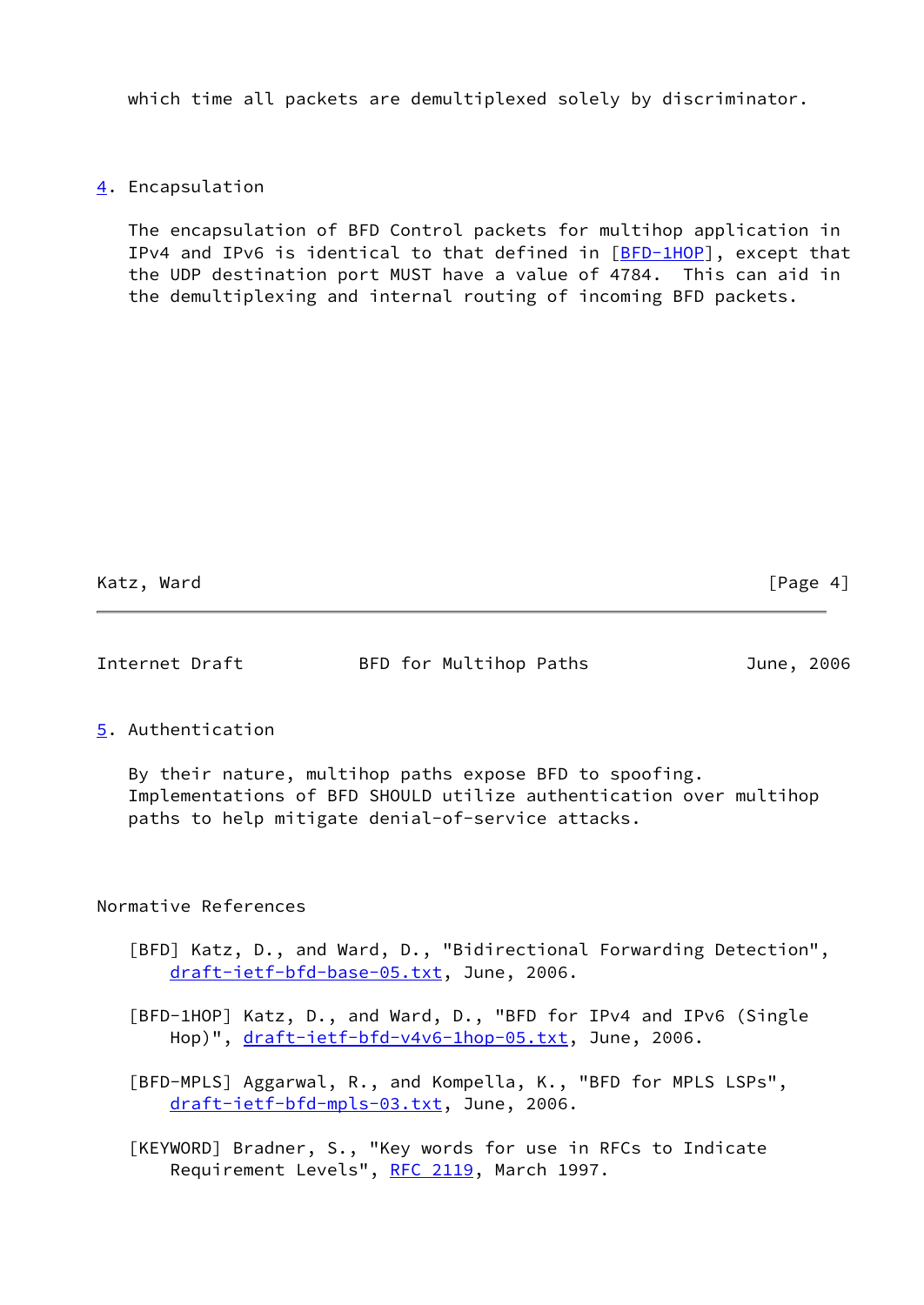<span id="page-5-0"></span>[OSPFv2] Moy, J., "OSPF Version 2", [RFC 2328,](https://datatracker.ietf.org/doc/pdf/rfc2328) April 1998.

<span id="page-5-1"></span>[OSPFv3] Coltun, R., et al, "OSPF for IPv6", [RFC 2740](https://datatracker.ietf.org/doc/pdf/rfc2740), December 1999.

Security Considerations

 No additional security issues are raised in this document beyond those that exist in the referenced BFD documents.

IANA Considerations

This document has no actions for IANA.

Katz, Ward [Page 5]

| Internet Draft |                                                                                                                                                        |  | BFD for Multihop Paths |  | June, 2006 |  |
|----------------|--------------------------------------------------------------------------------------------------------------------------------------------------------|--|------------------------|--|------------|--|
|                | Authors' Addresses                                                                                                                                     |  |                        |  |            |  |
|                | Dave Katz<br>Juniper Networks<br>1194 N. Mathilda Ave.<br>Sunnyvale, California 94089-1206 USA<br>Phone: $+1-408-745-2000$<br>Email: dkatz@juniper.net |  |                        |  |            |  |
| Dave Ward      | Cisco Systems<br>170 W. Tasman Dr.<br>San Jose, CA 95134 USA<br>Phone: $+1-408-526-4000$<br>Email: dward@cisco.com                                     |  |                        |  |            |  |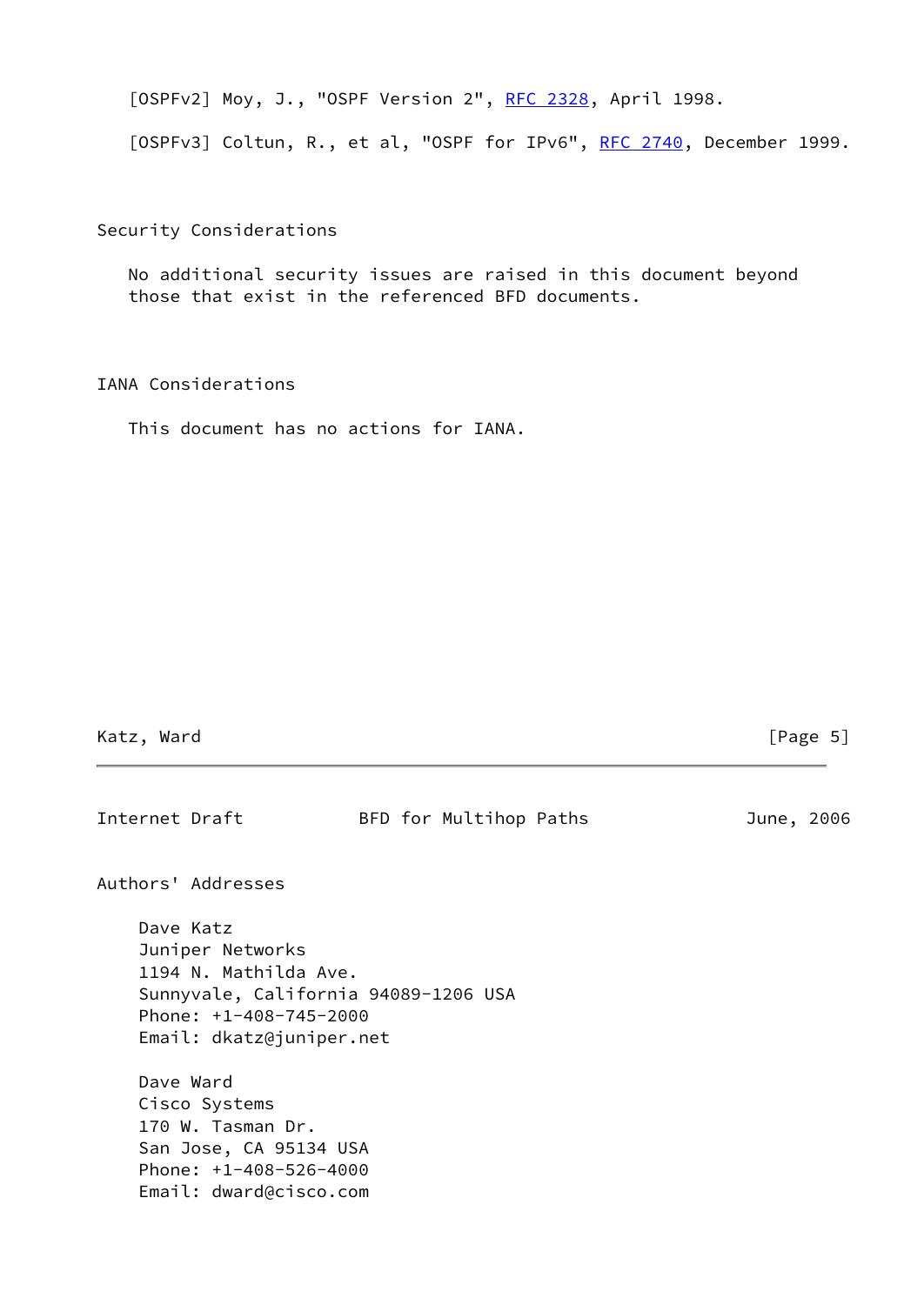Changes from the previous draft

 The only substantive change was the addition of the assigned UDP port number for use with this protocol. All other changes are purely editorial in nature.

#### IPR Disclaimer

 The IETF takes no position regarding the validity or scope of any Intellectual Property Rights or other rights that might be claimed to pertain to the implementation or use of the technology described in this document or the extent to which any license under such rights might or might not be available; nor does it represent that it has made any independent effort to identify any such rights. Information on the procedures with respect to rights in RFC documents can be found in [BCP 78](https://datatracker.ietf.org/doc/pdf/bcp78) and [BCP 79](https://datatracker.ietf.org/doc/pdf/bcp79).

 Copies of IPR disclosures made to the IETF Secretariat and any assurances of licenses to be made available, or the result of an attempt made to obtain a general license or permission for the use of such proprietary rights by implementers or users of this specification can be obtained from the IETF on-line IPR repository at <http://www.ietf.org/ipr>.

 The IETF invites any interested party to bring to its attention any copyrights, patents or patent applications, or other proprietary rights that may cover technology that may be required to implement this standard. Please address the information to the IETF at ietf-

| Katz. | Ward |
|-------|------|
|       |      |

 $[Page 6]$ 

Internet Draft BFD for Multihop Paths June, 2006

ipr@ietf.org.

Full Copyright Notice

Copyright (C) The Internet Society (2006).